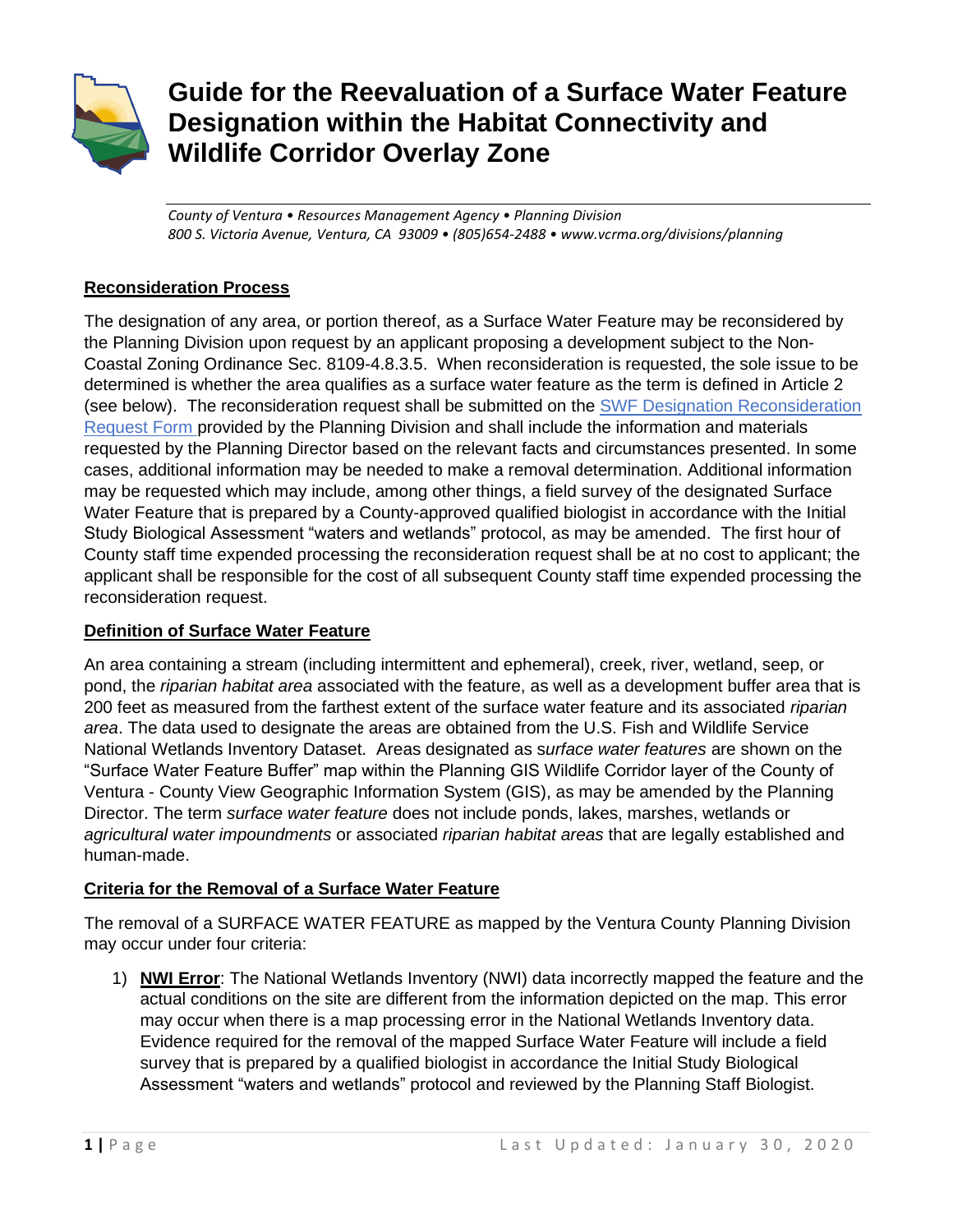- 2) **Legal Removal**: The Surface Water Feature was altered by legally-established development and is no longer present. Acceptable evidence may include but not be limited to: permit information associated with the development; or if there are no permits, historical aerial photographs that confirm that the Surface Water Feature was removed before a permit was required for the development. *This determination may be made at the Planning Counter.*
- 3) **Human-Made**: The human-made feature was legally established and does not meet the definition of a Surface Water Feature according to Article 2 of the Non-Coastal Zoning Ordinance. Supporting evidence may include, but not be limited to: 1) site photographs/current aerial photographs depicting feature; and 2) permit information associated with the development; or if there are no permits, historical aerial photographs that confirm that the Surface Water Feature was either removed before a permit was required for the development; or in the case of riparian areas, planted by the property owner. *This determination may be made at the Planning Counter.*
- 4) **Altered Stream**: A stream or other linear Surface Water Feature (e.g., drainage ditch, creek, river) has been legally altered to the extent that it no longer has the potential to support functional connectivity for wildlife or plant dispersal; nor does it provide food, water, shelter to support native species within the overlay zone. Streams or other linear Surface Water Features channelized or altered are not included in the legally-established human-made exemption. The removal of this type of feature from the map, requires a more in-depth analysis by the Planning Staff Biologist to determine whether the Surface Water Feature serves, or may have the potential to serve, as a connective feature for wildlife movement and plant dispersal, or provide food, water, shelter to native species. Supporting evidence shall include maps showing aerial photography and vegetation types, photographs of site, and supporting evidence that the feature was altered legally. In some cases, a field survey may be needed to make the final determination.

The table below summarizes a list of acceptable evidence that is needed within the reconsideration application. Other types of documentation may be acceptable, if it clearly supports the removal criteria referenced in the section above. Please consult with Planning Division Staff if alternative documentation will be included.

| <b>Conditions</b>    |                     |                                    |                      |                                                                                                                                                          |
|----------------------|---------------------|------------------------------------|----------------------|----------------------------------------------------------------------------------------------------------------------------------------------------------|
| $#1 -$<br><b>NWI</b> | #2-Legal<br>Removal | #3-<br><b>Human</b><br><b>Made</b> | #4-<br><b>Stream</b> | <b>Required Documents</b>                                                                                                                                |
| Required             | Required            | Required                           | Required             | Surface Water Feature Reconsideration<br>1.<br><b>Request Application Form</b>                                                                           |
| Required             | Required            | Required                           | Required             | 2. Current Aerial Photography Depicting Location<br>of Photographs/Video, SURFACE WATER<br><b>FEATURE Characteristics, Proposed</b><br>Development, etc. |
| N/A                  | <b>TBD</b>          | <b>TBD</b>                         | <b>TBD</b>           | 3. Historical Aerial Photography Confirming<br><b>Alteration Time Period</b>                                                                             |
| Required             | Required            | Required                           | Required             | Photographs of Surface Water Feature<br>4.                                                                                                               |
| N/A                  | TBD                 | TBD                                | <b>TBD</b>           | Permits or Easements Associated with the<br>5.<br>Property                                                                                               |
| Required             | N/A                 | N/A                                | <b>TBD</b>           | 6. Ventura County Initial Study Assessment Field<br>Survey                                                                                               |

# **Table 1: Required Documents for Reconsideration Process**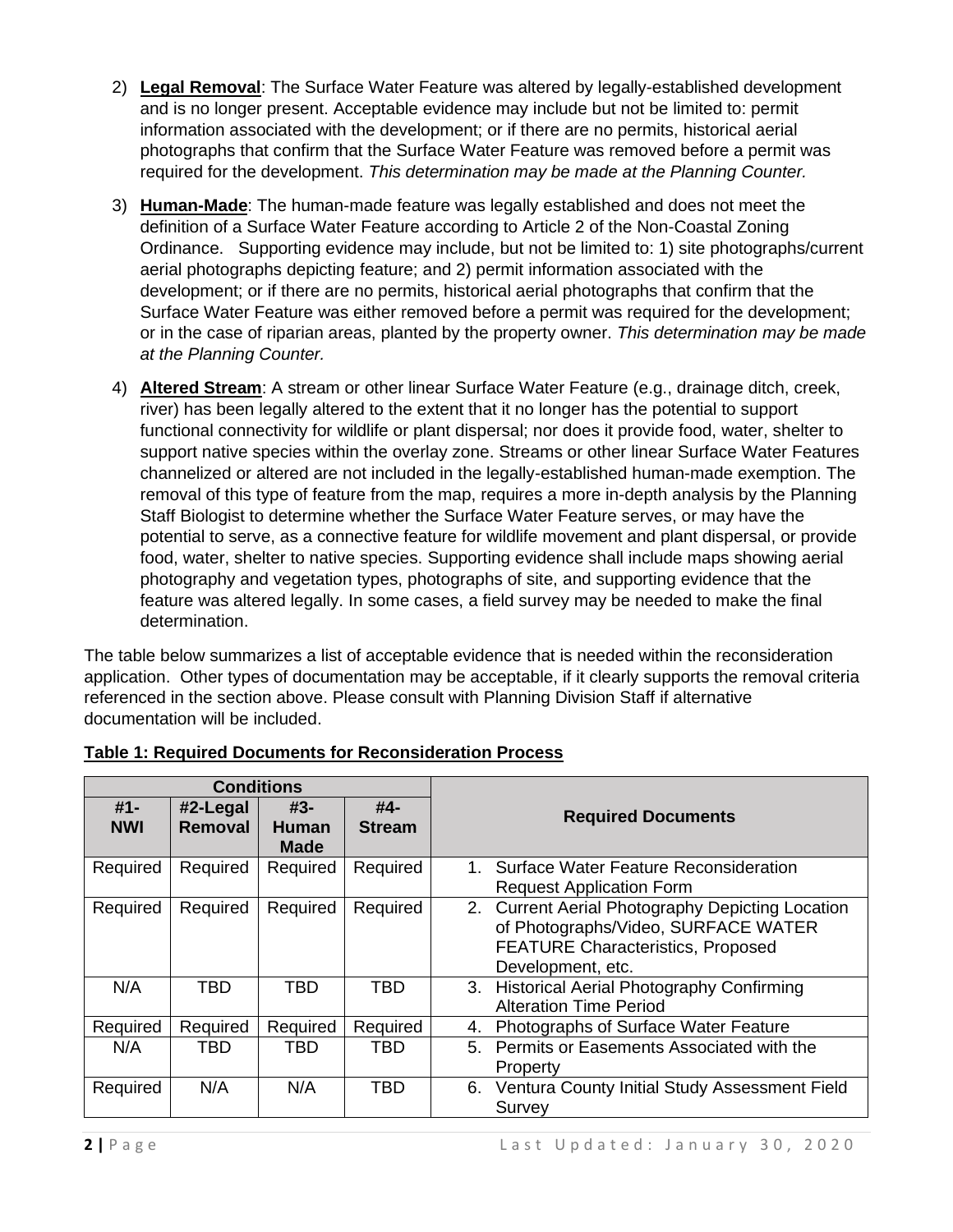# **Required Documents for Surface Water Feature Reconsideration (See Table above)**

1. *Surface Water Feature Reconsideration Request Form.* Complete form in its entirety. Provide a brief summary of the proposed project (development type, location, size of area to be disturbed, etc.). The description of the Surface Water Feature shall reference Required Documents 2-6 (above) and attached as Exhibits to the Application Form. Surface Water Feature characteristics will be noted in the description of the Surface Water Feature, and changes of such characteristics within the feature depicted in the aerial photos or site photographs (Required Documents 2-4):

- Type of Surface Water Feature
- Length and width of Surface Water Feature
- General description of elevation changes surrounding property
- Presence of vegetation within the designated Surface Water Feature
- Observed wildlife within the Surface Water Feature
- Presence of water and length of time water is present in Surface Water Feature
- Detailed description of alterations that have occurred to the Surface Water Feature and when they occurred. For example, if a portion of the Surface Water Feature was altered to create a cement drainage channel, detail the width, depth, and distance the channel has been cemented and when it occurred. If it is unknown when the alterations took place, note in description and provide the earliest date known based on supporting evidence.
- Land uses or existing development adjacent to Surface Water Feature (agriculture, fencing, lighting, residential, etc.)
- Easements or other areas that development is legally-restricted
- Overall connectivity to other Surface Water Feature, to undeveloped areas, or vegetated areas within the HCWC.

# *2.* & 3. *Current and Historical Aerial Photography of Corridor Area Exhibit*

All application shall include exhibits that depict current and if needed, historical conditions of the Surface Water Feature using aerial photographs. Please see Exhibit A for example map format at end of this document. The following guidelines shall be used to prepare exhibits:

**Spatial Components.** The following components shall be included to create the Aerial Photograph Exhibits:

- Aerial Photographs (include year taken information).
- A digital elevation model (DEM) that clearly illustrates the topology associated with the area and the Surface Water Feature.
- Parcel Boundaries
- Boundary of Surface Water Feature Buffer
- Boundary of 100-year Floodplain
- All Restrictive Covenants/Easements (if present)
- USFWS Critical Habitat Areas (if present)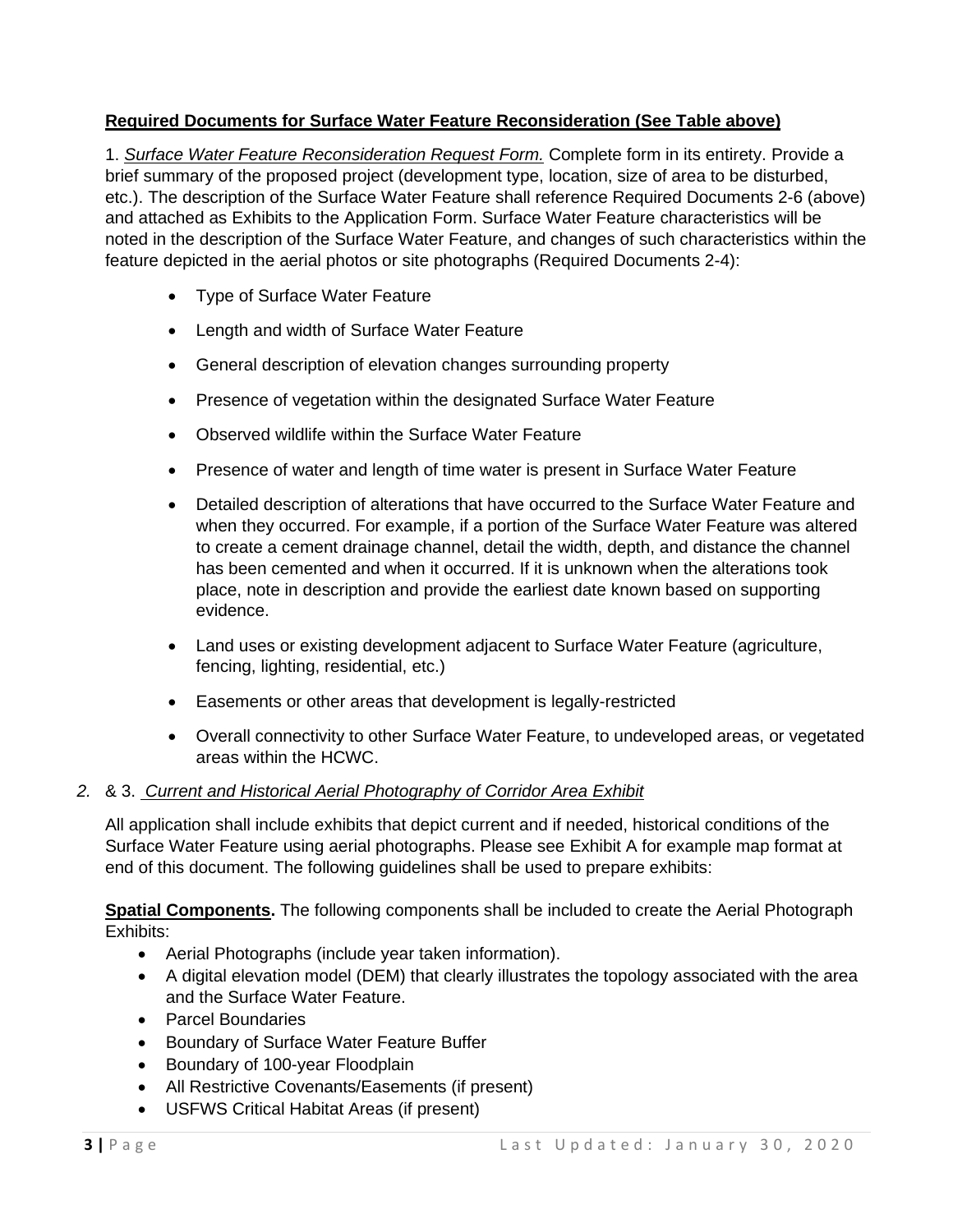- Notations on aerial map where Surface Water Feature characteristics (# 1 above) change/located, photographs, and path the video was recorded.
- Title, North Arrow, Scale Bar, and Legend

**Dates.** Current aerial photographs shall be the most recent available. If needed (see Table 1), historic aerial photographs should depict the Surface Water Feature before any alterations or development occurred on the site. All dates shall be noted under the Surface Water Feature description.

**Scale.** Aerial photo exhibits (current and historic) shall be displayed in two scales. The first scale shall be high enough resolution so that vegetation characteristics or other features of the Surface Water Feature is clearly depicted on the image and property lines are visible. The second scale shall capture the entire width of the corridor where the Surface Water Feature is located, where connectivity to other Surface Water Feature and vegetated areas within that area of the HCWC are clearly depicted.

#### *4. Photographs and Video of Surface Water Feature Exhibit*

Provide photographs of the characteristics described for the Surface Water Feature (See #1 above). When there is distinct variation of a characteristic, provide photographs of variation. For example, if there are areas within the Surface Water Feature that contain water and other areas that do not, photograph area with water as well as area that does not contain water; if a portion of the Surface Water Feature is cemented and another portion is not, photograph an example of each; if there are areas that have no vegetation and others that do, provide a photograph of each. In addition, applicants shall submit a video on a USB drive that is less than three minutes. The video shall record the main characteristics of the Surface Water Feature described in the application. Location of photographs taken, and path of video recorded shall be depicted on a current aerial photo map described above.

#### *5. Permits and Easements*

Provide existing permit information for any altered Surface Water Features and existing development on the property provided there is a deed restriction, easement, or other type of restriction associated with biological resources on the property. If the feature was constructed within or adjacent to a river, stream, or lake before January 1, 2004 it may have required a Lake and Streambed Alteration Agreement from the California Department of Fish and Wildlife. A copy of the agreement or other permits required at the state or federal level will suffice as evidence for legal development.

#### *6. Site Visit or Survey*

Upon receipt and review of the application materials, Planning staff will determine whether a site visit or a field survey is required to make the Surface Water Feature determination.

# **Resources for Completing Required Documents for Application**

• *Surface Water Feature Reconsideration Request Form.*

All documents associated with the reconsideration of a Surface Water Feature designation may be obtained from the Planning Division Counter or online at [www.vcrma.org/divisions/planning](http://www.vcrma.org/divisions/planning).

• *Current and Historical Aerial Photography*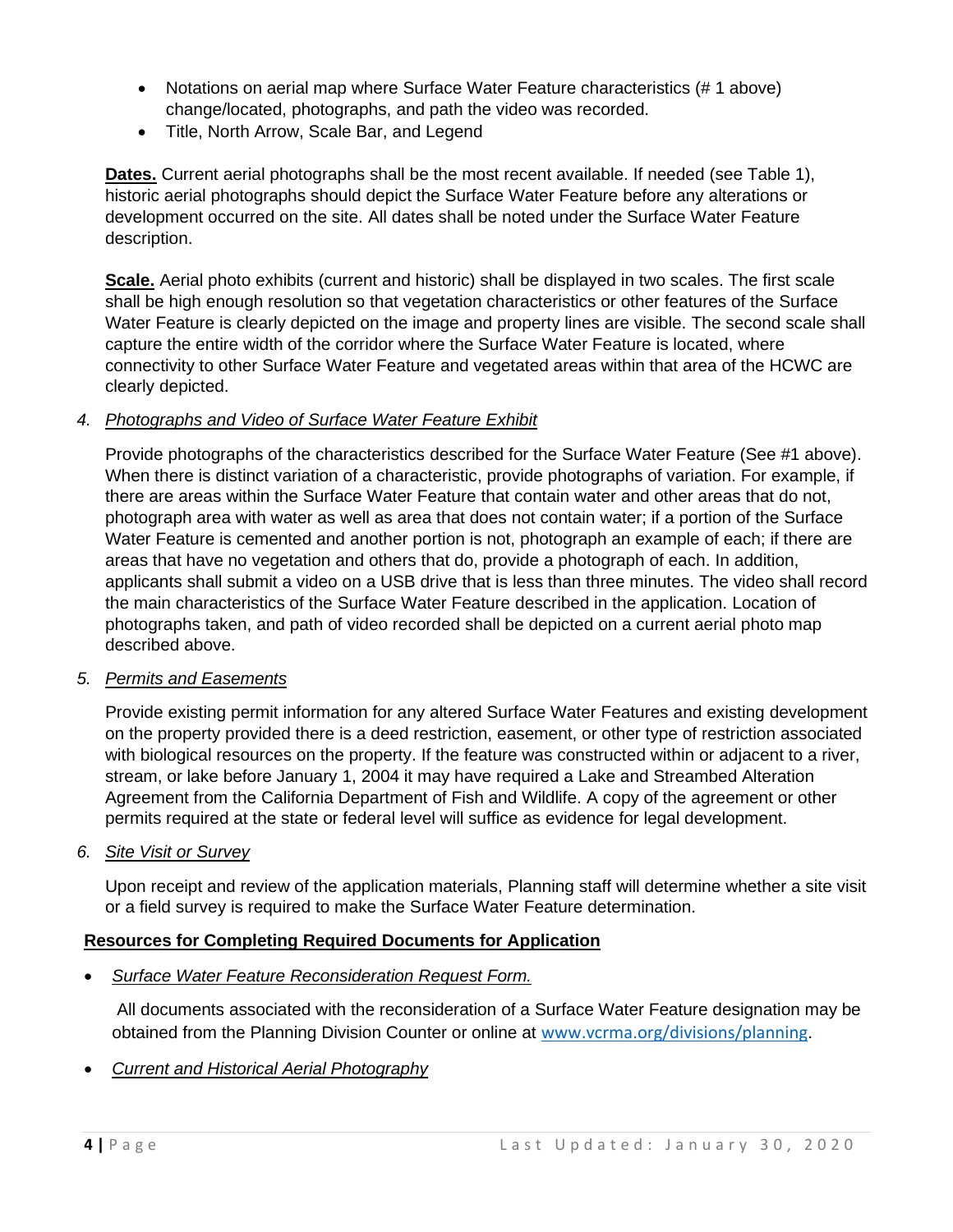Required spatial data for aerial photography maps may be downloaded at <https://www.ventura.org/gis-and-mapping/natural-resources-rma/>These maps may be created using Google Earth<https://www.google.com/earth/> or from the County's RMA GIS mapping website at<http://maps/rmagisviewer/> .

The applicant may also request County staff to create the required aerial maps for the application. Staff time spent creating the maps will be deducted from the first free hour of staff time given towards processing the reconsideration request. The applicant is responsible for providing Staff the location of all photographs taken, the locations of the Surface Water Feature characteristics described within the application form, information on easements or restrictive covenants, and if applicable, year the Surface Water Feature was altered. If applicant is unable to provide County staff with ALL the requested information, the request will not be processed.

# • *Photographs and Video of Surface Water Feature Exhibit*

All photographs and path of video taken shall be depicted on a map. A very useful app to obtain the requested information (GPS location and map) from the photographs and videos is Theodolite (Hunter Research and Technology) which can be found in the [iOS devices \(iphone/ipad\)](https://itunes.apple.com/us/app/theodolite/id339393884?mt=8) Apple app store, or [Dioptra](https://play.google.com/store/apps/details?id=com.glidelinesystems.dioptra&hl=en_US) from the Google Play store.

# • *Permits and Easements*

Permits issued by the County of Ventura can be searched online at the County of Ventura Citizen Access at [https://vcca.ventura.org/landing.html.](https://vcca.ventura.org/landing.html) For development within or adjacent to lake, stream, or river, after January 1, 2004, contact the California Department of Fish and Wildlife Lake and Streambed Alteration Program at<https://www.wildlife.ca.gov/conservation/lsa> for a copy of the agreement.

While the County does have an easement and deed restriction database, it is possible that an existing easement is not mapped. Please check permits for deed restrictions and the title report of the property to determine if easement is present. If unmapped, provide a legal map of the restricted area within your application.